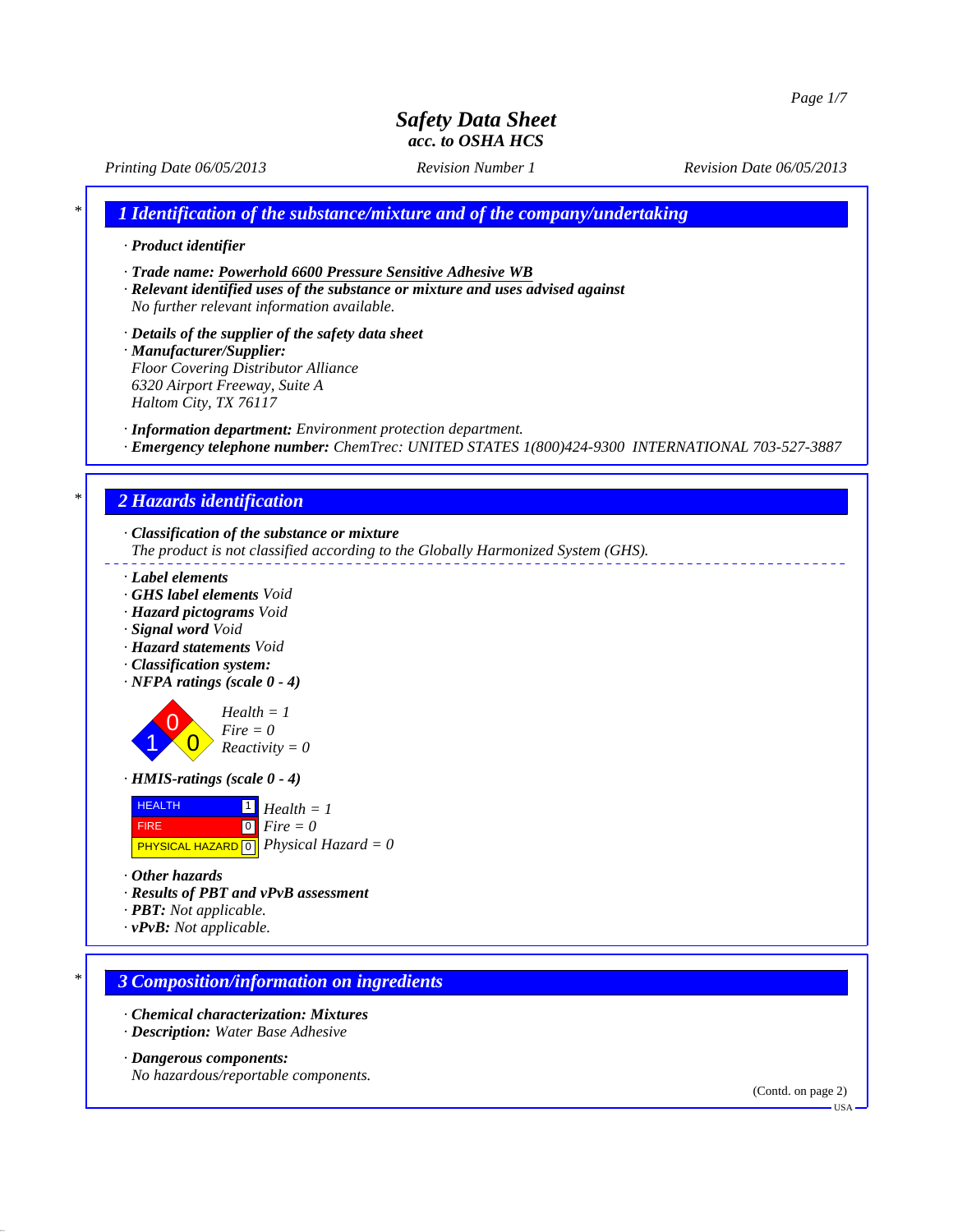*Printing Date 06/05/2013 Revision Number 1 Revision Date 06/05/2013*

*Trade name: Powerhold 6600 Pressure Sensitive Adhesive WB*

*7732-18-5 water, distilled, conductivity or of similar purity 25-50%*

(Contd. of page 1)

### *\* 4 First aid measures*

*· Description of first aid measures*

- *· After inhalation:*
- *Supply fresh air or oxygen; call for doctor.*
- *In case of unconsciousness place patient stably in side position for transportation.*
- *· After skin contact: Immediately wash with water and soap and rinse thoroughly.*
- *· After eye contact: Rinse opened eye for several minutes under running water.*
- *· After swallowing:*

*Rinse out mouth with water. Drink 1 - 2 glasses of water but do not induce vomiting. Do not give liquids to a drowsy, convulsing or unconscious person. If vomiting occurs spontaneously, keep head below hips to prevent aspiration.*

*Seek medical treatment.*

- *· Information for doctor:*
- *· Most important symptoms and effects, both acute and delayed No further relevant information available.*
- *· Indication of any immediate medical attention and special treatment needed*
- *No further relevant information available.*

#### *\* 5 Firefighting measures*

- *· Extinguishing media*
- *· Suitable extinguishing agents:*
- *CO2, extinguishing powder or water spray. Fight larger fires with water spray. Use fire fighting measures that suit the environment.*
- *· Special hazards arising from the substance or mixture No further relevant information available.*
- *· Advice for firefighters*
- *· Protective equipment: Protective clothing and respiratory protective device.*

### *\* 6 Accidental release measures*

- *· Personal precautions, protective equipment and emergency procedures Wear protective equipment. Keep unprotected persons away. Ensure adequate ventilation · Environmental precautions: Do not allow to enter sewers/ surface or ground water.*
- *· Methods and material for containment and cleaning up: Absorb with liquid-binding material (sand, diatomite, acid binders, universal binders, sawdust). Dispose of contaminated material as waste in accordance with federal state and local regulations.*
- *Ensure adequate ventilation.*
- *· Reference to other sections See Section 7 for information on safe handling. See Section 8 for information on personal protection equipment. See Section 13 for disposal information.*

(Contd. on page 3)

USA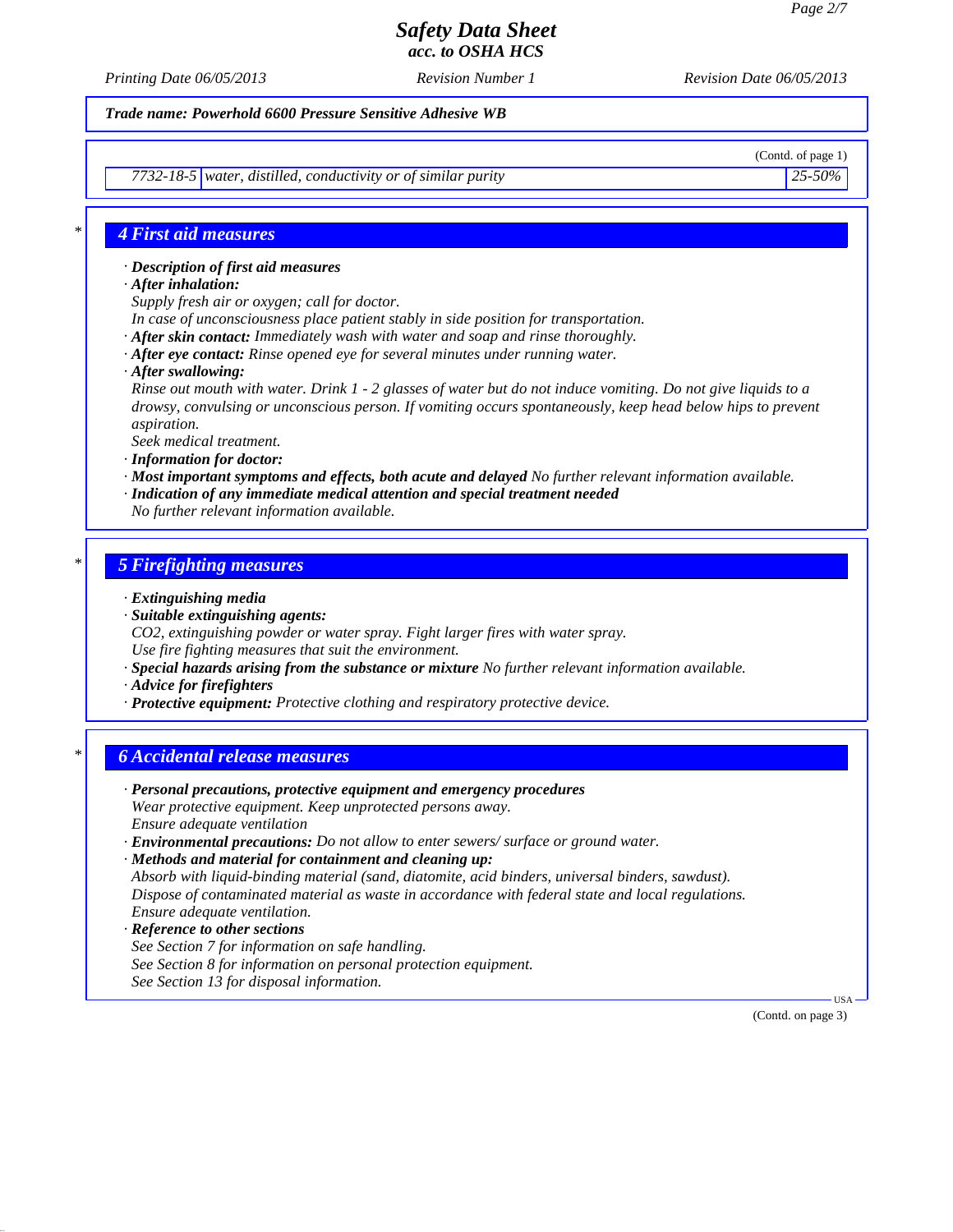*Printing Date 06/05/2013 Revision Number 1 Revision Date 06/05/2013*

#### *Trade name: Powerhold 6600 Pressure Sensitive Adhesive WB*

(Contd. of page 2)

#### *\* 7 Handling and storage*

*· Handling:*

- *· Precautions for safe handling Avoid prolonged or repeated contact with skin. Avoid contact with eyes. Wash thoroughly after handling.*
- *Prevent formation of aerosols.*
- *· Information about protection against explosions and fires: No special measures required.*
- *· Conditions for safe storage, including any incompatibilities*
- *· Storage:*
- *· Requirements to be met by storerooms and receptacles: Store above 40F.*
- *· Information about storage in one common storage facility: Store away from oxidizing agents.*
- *· Further information about storage conditions:*

*Keep receptacle tightly sealed. Protect product from freezing.*

*· Specific end use(s) No further relevant information available.*

#### *\* 8 Exposure controls/personal protection*

- *· Additional information about design of technical systems: No further data; see item 7.*
- *· Control parameters*
- *· Components with limit values that require monitoring at the workplace: The product does not contain any relevant quantities of materials with critical values that have to be monitored at the workplace.*
- *· Additional information: The lists that were valid during the creation were used as basis.*
- *· Exposure controls*
- *· Personal protective equipment (see listings below)*
- *· General protective and hygienic measures:*
- *The usual precautionary measures for handling chemicals should be followed.*
- *· Breathing equipment: Not necessary if room is well-ventilated.*
- *· Protection of hands:*
- *Protective gloves*

*The glove material has to be impermeable and resistant to the product/ the substance/ the preparation.*

*· Material of gloves*

*Nitrile rubber, NBR*

*Chloroprene rubber, CR*

*The selection of the suitable gloves does not only depend on the material, but also on further marks of quality and varies from manufacturer to manufacturer.*

*· Penetration time of glove material*

*The exact break through time has to be found out by the manufacturer of the protective gloves and has to be observed.*

- *· Eye protection: Safety glasses with side shields.*
- *· Body protection: Protective work clothing*

(Contd. on page 4)

USA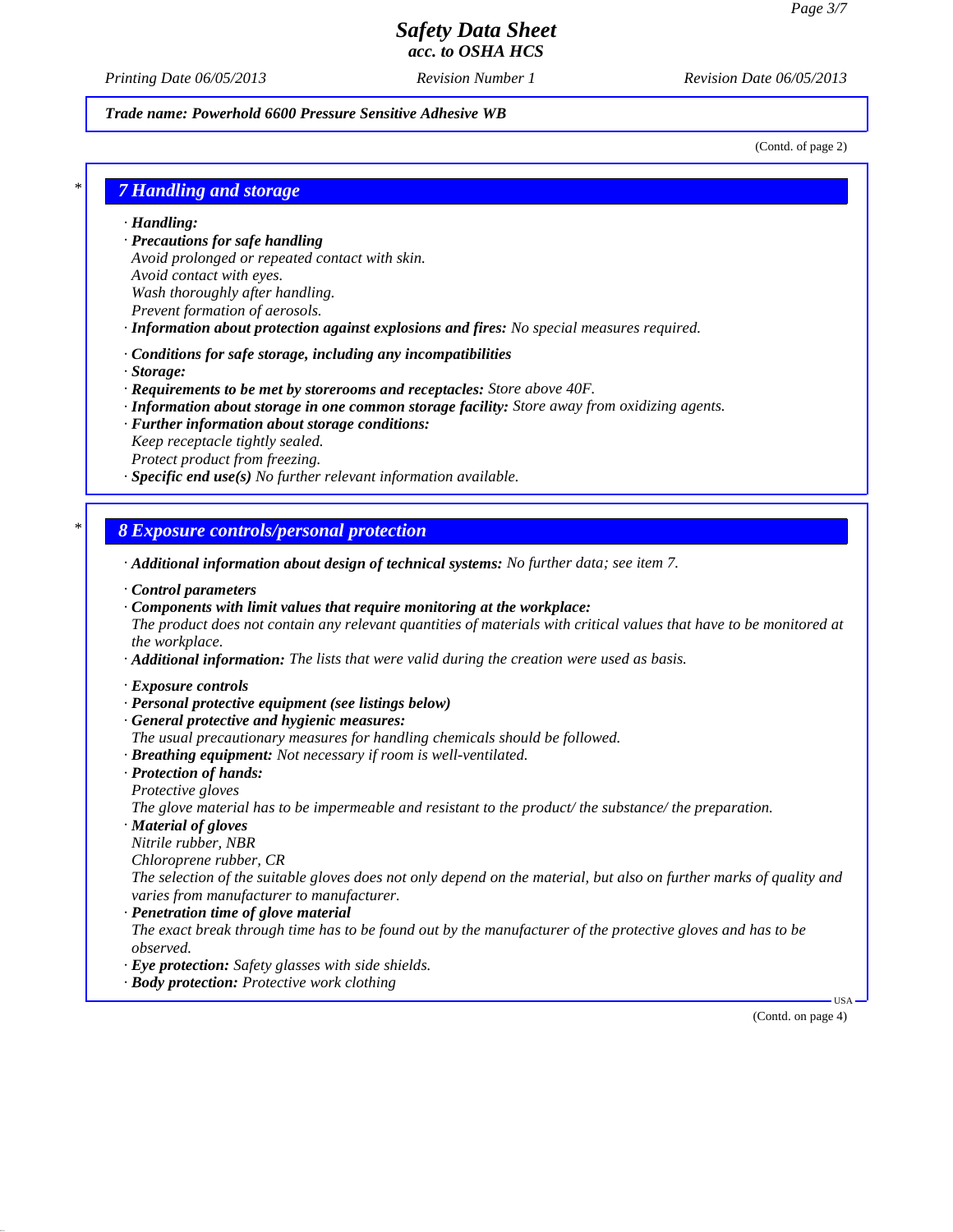*Printing Date 06/05/2013 Revision Number 1 Revision Date 06/05/2013*

*Trade name: Powerhold 6600 Pressure Sensitive Adhesive WB*

(Contd. of page 3)

| · Information on basic physical and chemical properties      |                                                              |
|--------------------------------------------------------------|--------------------------------------------------------------|
| <b>General Information</b>                                   |                                                              |
| $\cdot$ Appearance:                                          |                                                              |
| Form:                                                        | Paste                                                        |
| Color:                                                       | Tan<br>Characteristic                                        |
| $\cdot$ Odor:<br>· Odour threshold:                          | Not determined.                                              |
| $\cdot$ pH-value at 20 $\textdegree$ C (68 $\textdegree$ F): | 7                                                            |
| Change in condition                                          |                                                              |
| <b>Melting point:</b>                                        | Undetermined.                                                |
| <b>Boiling point:</b>                                        | 100 °C (212 °F)                                              |
| · Flash point:                                               | Not applicable.                                              |
| · Flammability (solid, gaseous):                             | Not applicable.                                              |
| · Ignition temperature:                                      |                                                              |
| Decomposition temperature:                                   | Not determined.                                              |
| · Auto igniting:                                             | Product is not selfigniting.                                 |
| · Danger of explosion:                                       | Product does not present an explosion hazard.                |
| · Flammable limits:                                          |                                                              |
| Lower:                                                       | Not determined.                                              |
| <b>Upper:</b>                                                | Not determined.                                              |
| $\cdot$ Vapor pressure at 20 $\cdot$ C (68 $\cdot$ F):       | 23 hPa $(17 \, \text{mm Hg})$                                |
| $\cdot$ Specific gravity at 20 °C (68 °F):                   | $0.97$ g/cm <sup>3</sup> (8.095 lbs/gal)                     |
| · Relative density                                           | Not determined.                                              |
| · Vapour density                                             | Not determined.                                              |
| $\cdot$ Evaporation rate                                     | Not determined.                                              |
| · Solubility in / Miscibility with                           |                                                              |
| Water:                                                       | Not miscible or difficult to mix.                            |
| · Partition coefficient (n-octanol/water): Not determined.   |                                                              |
| · Viscosity:                                                 |                                                              |
| Dynamic:                                                     | Not determined.                                              |
| Kinematic:                                                   | Not determined.                                              |
| · Solvent content:                                           |                                                              |
| Organic solvents:                                            | $0.0\%$                                                      |
| Water:                                                       | 49.5%                                                        |
| VOC (Per EPA 24)                                             | not available GMS/L                                          |
| Solids content:                                              | 50.5%                                                        |
| $\cdot$ Other information                                    | California VOC Compliance:                                   |
|                                                              | <b>Solvent Free Product:</b>                                 |
|                                                              | SCAQMD Rule 1168: VOC compliant                              |
|                                                              | SCAQMD Rule 443.1: Grams per Liter of Material <1 gram/liter |

(Contd. on page 5)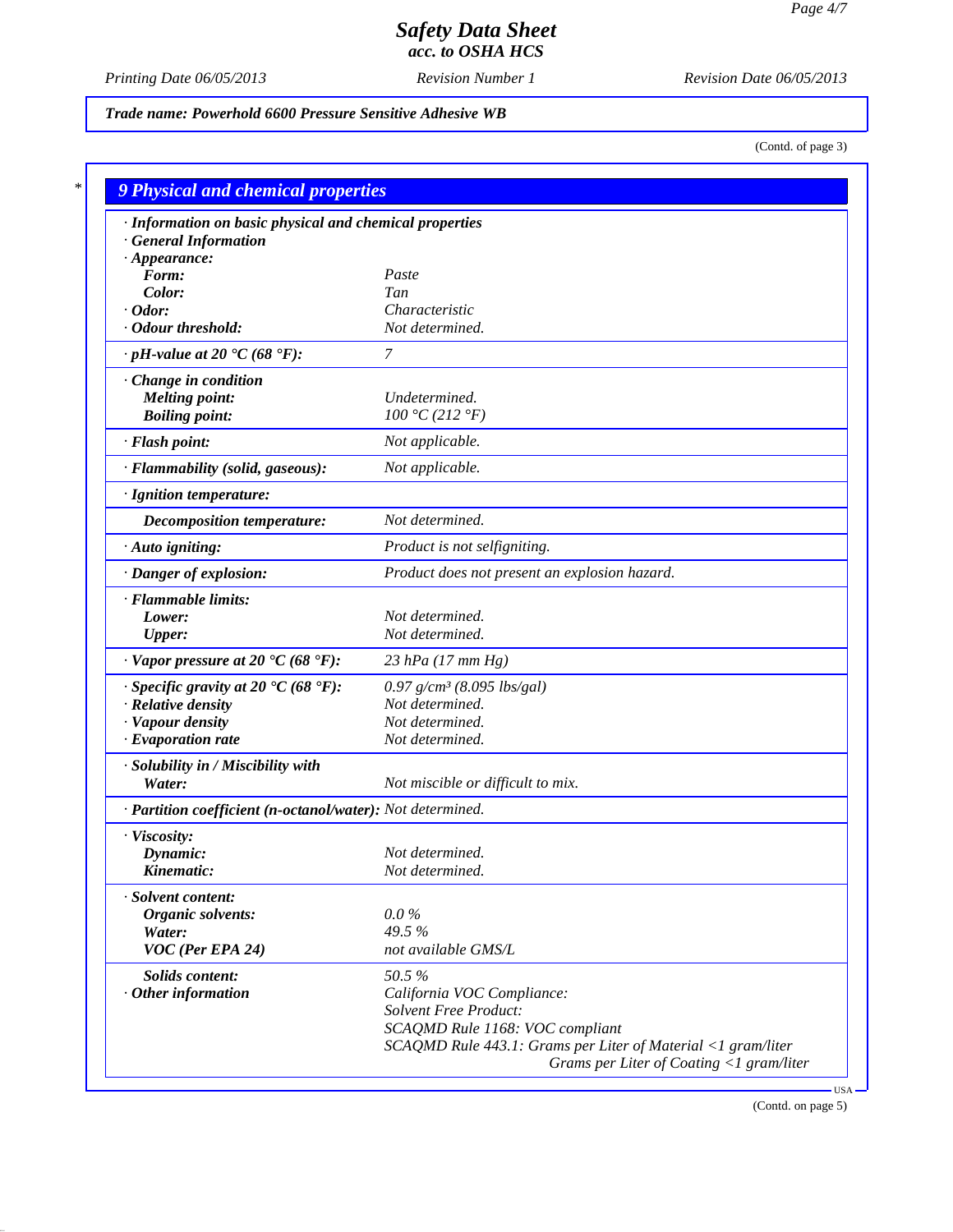*Printing Date 06/05/2013 Revision Number 1 Revision Date 06/05/2013*

*Trade name: Powerhold 6600 Pressure Sensitive Adhesive WB*

(Contd. of page 4)

#### *\* 10 Stability and reactivity*

- *· Reactivity*
- *· Chemical stability*
- *· Thermal decomposition / conditions to be avoided: No decomposition if used according to specifications.*
- *· Possibility of hazardous reactions No dangerous reactions known.*
- *· Conditions to avoid No further relevant information available.*
- *· Incompatible materials: Reacts with oxidizing agents.*
- *· Hazardous decomposition products:*
- *Carbon monoxide and carbon dioxide*

*Hydrocarbons*

### *\* 11 Toxicological information*

- *· Information on toxicological effects*
- *· Acute toxicity:*
- *· Primary irritant effect:*
- *· on the skin: May irritate the skin.*
- *· on the eye: May irritate the eye.*
- *· Sensitization: No sensitizing effects known.*
- *· Additional toxicological information:*

*The product is not subject to classification according to internally approved calculation methods for preparations:*

*When used and handled according to specifications, the product does not have any harmful effects according to our experience and the information provided to us.*

*· Carcinogenic categories*

#### *· IARC (International Agency for Research on Cancer)*

*None of the ingredients is listed.*

*· NTP (National Toxicology Program)*

*None of the ingredients is listed.*

### *\* 12 Ecological information*

- *· Toxicity*
- *· Aquatic toxicity: No further relevant information available.*
- *· Persistence and degradability No further relevant information available.*
- *· Behavior in environmental systems:*
- *· Bioaccumulative potential No further relevant information available.*
- *· Mobility in soil No further relevant information available.*
- *· Additional ecological information:*
- *· General notes: At present there are no ecotoxicological assessments.*
- *· Results of PBT and vPvB assessment*
- *· PBT: Not applicable.*
- *· vPvB: Not applicable.*
- *· Other adverse effects No further relevant information available.*

(Contd. on page 6)

USA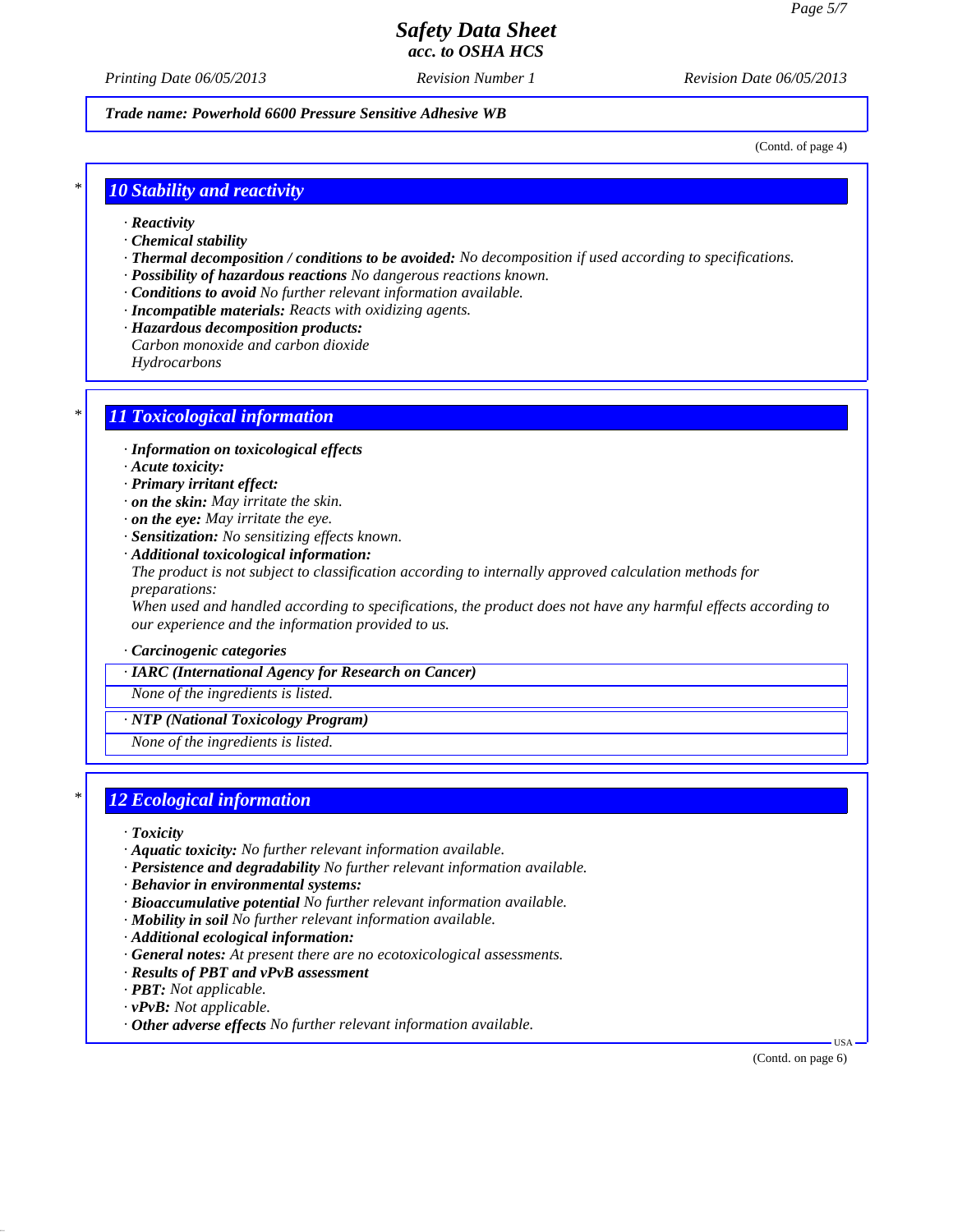*Printing Date 06/05/2013 Revision Number 1 Revision Date 06/05/2013*

*Trade name: Powerhold 6600 Pressure Sensitive Adhesive WB*

(Contd. of page 5)

#### *\* 13 Disposal considerations*

*· Waste treatment methods*

*· Recommendation: Must be specially treated adhering to official regulations.*

*· Uncleaned packagings:*

*· Recommendation: Disposal must be made according to official regulations.*

### *\* 14 Transport information*

| $\cdot$ UN-Number<br>· DOT, ADR, IMDG, IATA               | Void                                                 |  |
|-----------------------------------------------------------|------------------------------------------------------|--|
|                                                           |                                                      |  |
| $\cdot$ UN proper shipping name<br>· DOT, ADR, IMDG, IATA | Void                                                 |  |
| $\cdot$ Transport hazard class(es)                        |                                                      |  |
| · DOT, ADR, IMDG, IATA                                    |                                                      |  |
| · Class                                                   | Void                                                 |  |
| · Packing group                                           |                                                      |  |
| · DOT, ADR, IMDG, IATA                                    | Void                                                 |  |
| <b>Environmental hazards:</b>                             | Not applicable.                                      |  |
| Special precautions for user                              | Not applicable.                                      |  |
| · Transport in bulk according to Annex II of              |                                                      |  |
| <b>MARPOL73/78 and the IBC Code</b>                       | Not applicable.                                      |  |
| · Transport/Additional information:                       | Not dangerous according to the above specifications. |  |
| · UN "Model Regulation":                                  |                                                      |  |

### *\* 15 Regulatory information*

- *· Safety, health and environmental regulations/legislation specific for the substance or mixture · Sara*
- *· Section 355 (extremely hazardous substances):*

*None of the ingredients is listed.*

*· Section 313 (Specific toxic chemical listings):*

*None of the ingredients is listed.*

*· TSCA (Toxic Substances Control Act):*

*All components of this product are on the TSCA Inventory or are exempt from TSCA Inventory requirements.*

*· Proposition 65*

*· Chemicals known to cause cancer:*

*None of the ingredients is listed.*

*· Chemicals known to cause reproductive toxicity:*

*None of the ingredients is listed.*

(Contd. on page 7)

USA